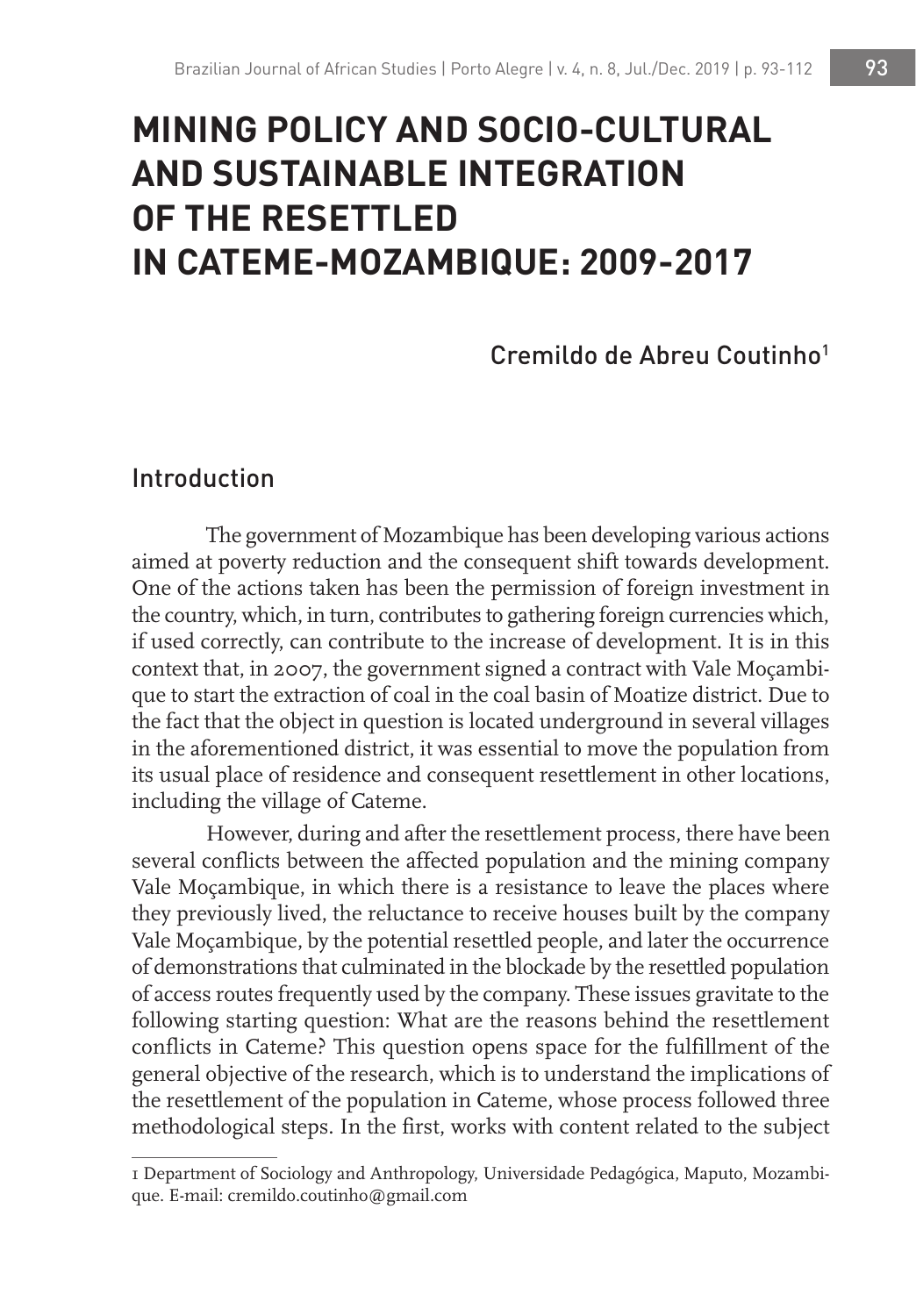were read in order to fill the researcher in what has already been written on the subject. In the second stage, the fieldwork was carried out. In addition to the observation, interviews took place at the Cateme Resettlement Center and the Moatize District Government from August 2015 to June 2017. At this stage, 32 informants were interviewed, 31 of them resettled and 1 member of Moatize's government. The ages of respondents range from 21 to 83 years. The choice of this age group is because they are considered to be people who can provide reliable information. Almost all of the interviews were with resettled individuals because they are the subjects who directly suffered the change. The interview with the government official was made because this institution, along with Vale Moçambique, outlined the strategies and implementation of resettlement and was sufficient because it is assumed that all that was transmitted was from the perspective of a spokesperson. The conversations with the informants were made in Portuguese and Nhúngue because both the researcher and the informants communicate in these languages. However, despite several attempts, it was not possible to talk to Vale Moçambique spokesman, an aspiration which was minimized by the availability of its Position Paper (Vale Moçambique, 2013), which clarifies, in a cross-sectional way, the mining company's positions around the resettlement process in Cateme. The third stage was reserved for data processing and analysis.

The present work has as its theoretical framework of analysis Social Management from the perspective of Cansado *et al*. (2011). These authors argue that social management is concerned with the involvement of all in the collective decision-making process without coercion, based on language intelligibility, dialogicity, and enlightened understanding as a process, transparency as a presupposition and emancipation as an end. In agreement with Tenório (2008b, 160), the authors also incorporate the concept of deliberative citizenship, which should intermediate the relationship between the interveners. Therefore, deliberative citizenship means, broadly speaking, that the legitimacy of decisions must originate in discussion processes guided by the principles of inclusion, pluralism, participatory equality, autonomy, and the common good. As an emphasis, social management can be defined as that oriented towards the social (as a purpose) by the social (as a process), guided by the principles of ethics and solidarity (Fischer and Melo 2006, 17). For the decision to be effectively collective, it must be free of coercion and everyone must be free to express what they think (Tenório 2008b, 161). Moreover, decision-making is based on understanding, argumentation, not negotiation in the utilitarian sense of the term. The decision is really collective, coercion is foreign to the process, and understanding (not negotiation) must be its way. This is where said dialogicity emerges as another feature of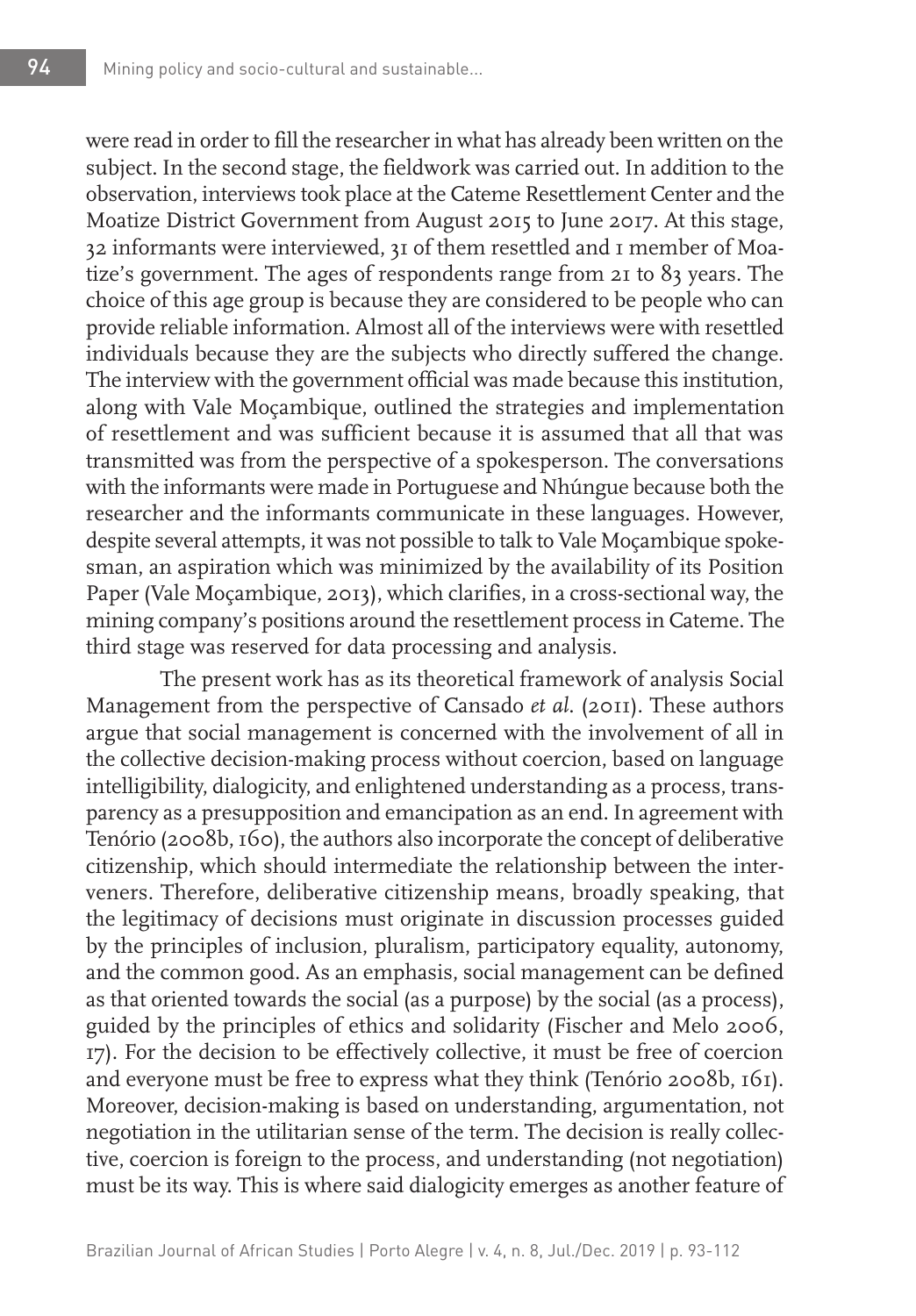social management. Transparency, mentioned above, arises as a necessary condition for the other characteristics, since secrecy and information asymmetry make collective decision-making based on enlightened understanding impossible. In this sense, language must be intelligible to all participants. Based on Freire (1987; 1996; 2001) and Tenório (2008a, 161), there is the emancipation of man as the end of social management, based on previous characteristics, the deliberative democratic process and the full exercise of citizenship. Effective participation in the decision-making process brings growth and maturity to actors (Freire 1987; 1996; 2001), who broaden their view of the world as human beings, endowed with reason and citizens participating in a public sphere.

The theory of Social Management was important for the investigation because the problem under study is related to social conflict. Therefore, tools such as deliberative citizenship, dialogicity, transparency, and emancipation are key to minimizing social conflicts and conflicts caused by involuntary resettlement in particular. Correlatively, the data collected in the field were rigorously analyzed taking into account this theoretical source. Regarding conceptual aspects, three key words stand out: Integration, culture and sustainable development, whose interpretations are illustrated below.

Pires (1999) states that the term integration is correctly used in sociological literature to designate, at the micro level, the way actors are incorporated into a common social space and, at the macro level, the way in which different social subsystems are compatible. For both situations, the concept of integration is related to the dynamics of social change. In turn, Leite and Morosini (1992) define integration from an economist perspective and state that the main purpose of integration is the economic leverage of the participating countries, an objective that must be closely associated with the social and cultural production of the countries involved. Both definitions are complemented by the fact that the former weaves aspects related to the dynamics of social change that lead subjects to incorporate into a common space and the latter by including the integration of citizens as a precondition for transnational experiences.

As for the term culture, Laraia (2001, 14), states that it was synthesized by Edward Tylor (1832-1917) in the English word "Culture", which, taken in its broad ethnographic sense, is the complex that includes knowledge, beliefs, art, morals, laws, and customs acquired by an individual as a member of a society. In turn, Bosi (1996) argues that culture is a concept that encompasses all material achievements and spiritual aspects of a people. He adds that culture brings together a set of practices, techniques, symbols,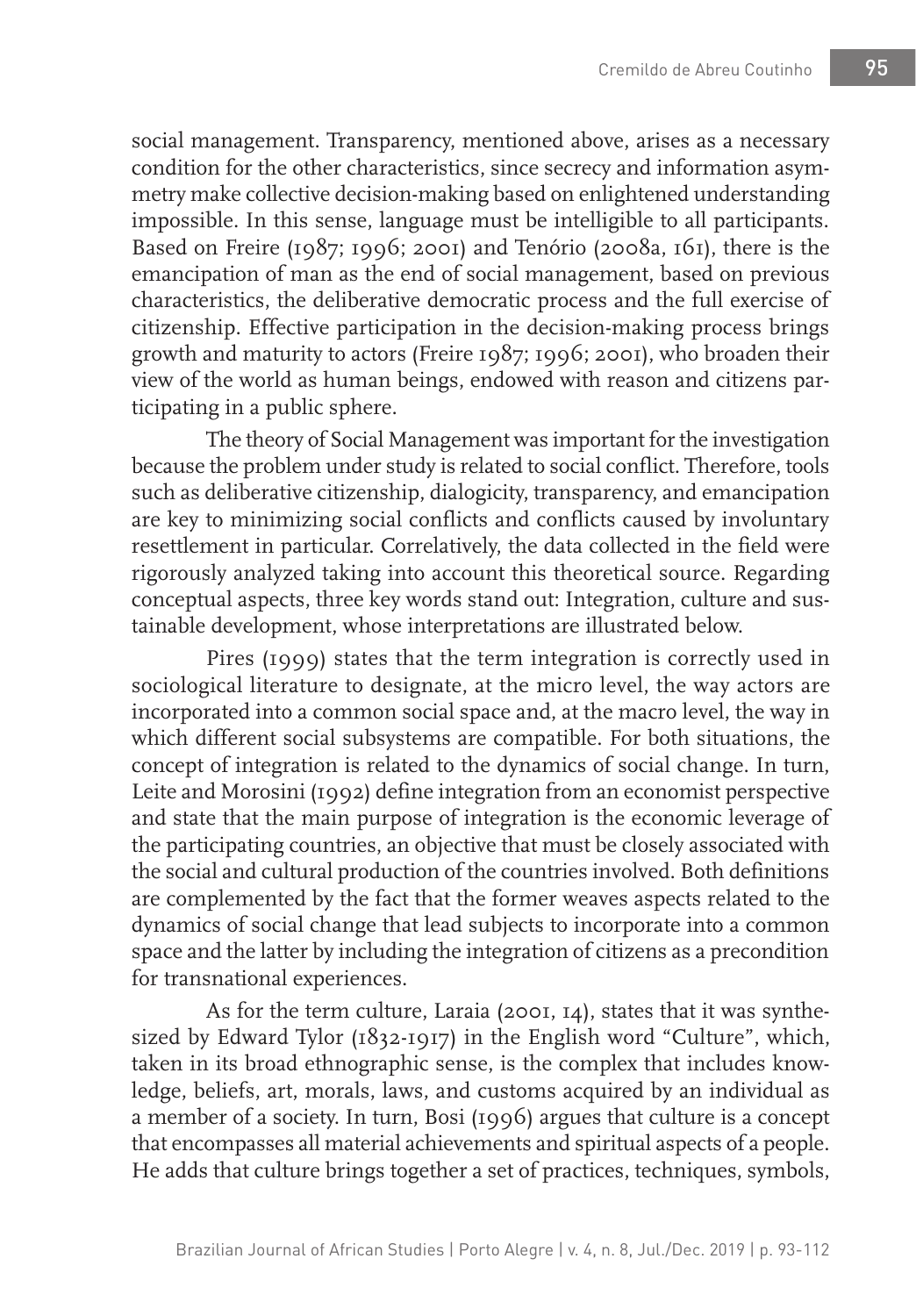and values that must be passed on to new generations to ensure social coexistence. For Chiavenato (2003), culture is a generic term used to mean two different meanings. On the one hand, the set of customs, civilization, and achievements of a time or a people, and on the other hand, arts, erudition, and other more sophisticated manifestations of human intellect and sensibility, considered collectively and in specific organizational contexts. Here we see the complementarity in the definitions of culture taking into account the valorization of knowledge, beliefs, art, morals, laws, customs of a people, and the essence of relativism.

However, Beyhaut (1994, 15) brings together the concepts of integration and culture. For this thinker, true integration takes place at the level of cultures and one should be wary of the usual explanations that view cultural integration as a vertical social process, i.e. imposed from top to bottom. Therefore, cultural integration presents itself as a very varied, fundamentally spontaneous process, minimally affected by the adoption of government measures, bearing in mind that industrial civilization and the expansion of models spread by Western economy and technology do not imply creating always the same world, without local variations and with minimal participation of dependent societies. Bourdieu (1974) adds a historical perspective in which cultural integration makes the thought schemes of an era truly understandable, enshrining it as habits of thought common to a generation.

The last concept that deserves special attention in the article is the sustainable development that emerged during the Brundtland Commission in the 1980s, where the "Our Common Future" report was produced, when Norwegian Prime Minister Gro Harlem Brundtland introduced the concept as "How current generations meet their needs without, however, compromising the ability of future generations to meet their own needs" (Brundtland *apud* Scharf 2004, 19). As early as 1986, the Ottawa Conference (Ottawa Charter 1986) sets out five requirements for achieving sustainable development: integrating conservation and development, meeting basic human needs, achieving equity and social justice, providing social self-determination and cultural diversity, and maintaining ecological integration. For Camargo (2003, 43), sustainable development is a process of transformation in which the exploitation of resources, the direction of investments, the direction of technological development and institutional change harmonize and reinforce present and future potential in order to meet human needs and aspirations. From the perspective of Cavalcanti (2003) sustainability means the possibility of continuously obtaining equal or superior living conditions for a group of people and their successors in a given ecosystem. However, in the present article, we used the previously described definitions of sustainable develop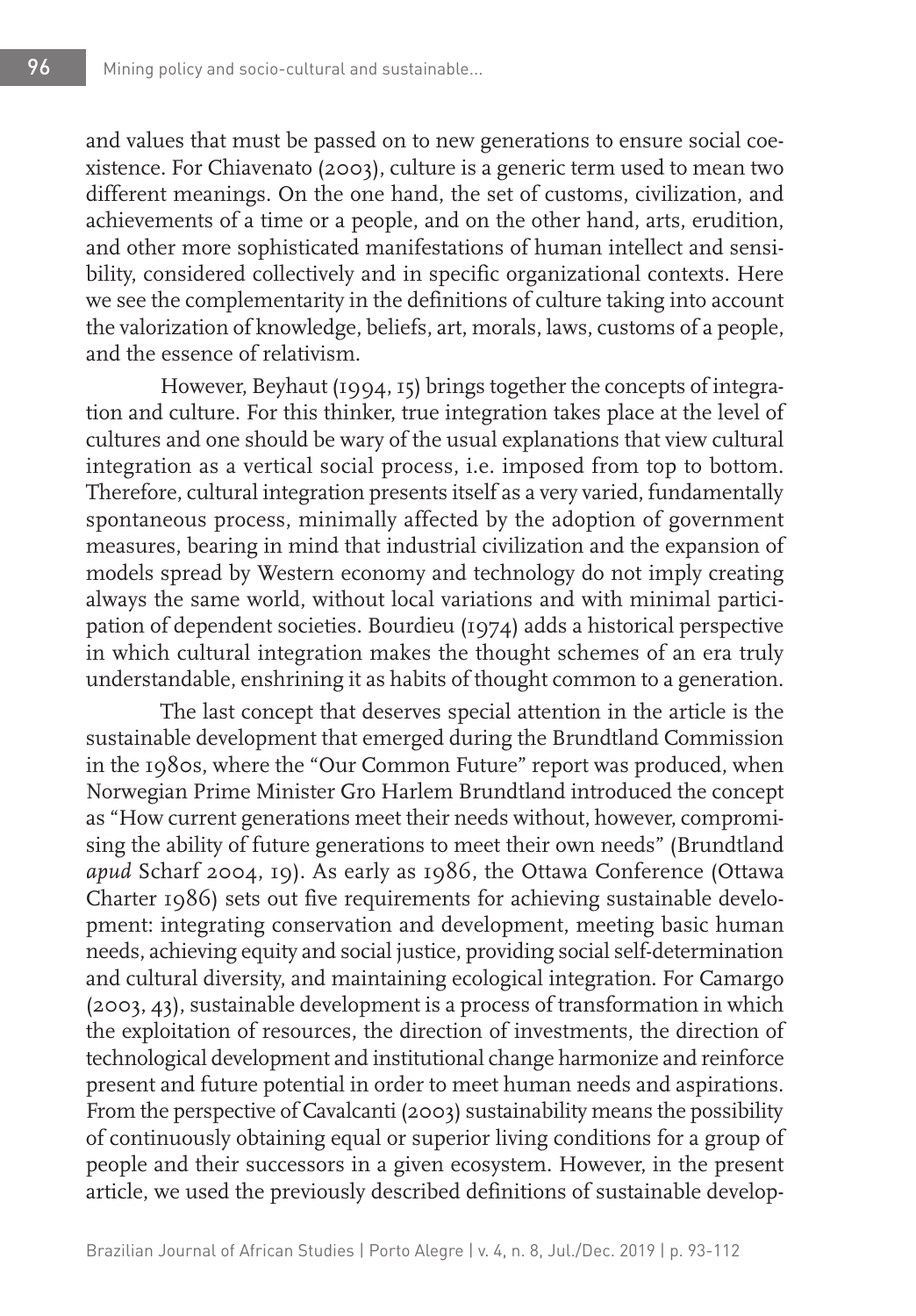ment from the perspective of Camargo (2003) and the Ottawa Charter (1986) which, from the researcher's point of view, are more exhaustive definitions. However, other definitions of sustainable development presented illustrate a chain of ideas whose common denominator is the harmony between financial and environmental issues to meet present human aspirations without jeopardizing future generations.The research aims to contribute to a reflection within the scientific community about resettlement motivated by mining and clarify the outline of one of the most commented resettlement processes in Mozambique today because most citizens do not have detailed access to what really happened.

## Overview of the context in which resettlement took place

Mining and resettlement should be seen in the light of the long history of human migration dating back to the period when Mozambique did not exist as a country, but a set of autonomous territories such as the Angoche Sultanate, the Mataka Kingdom and the Monomotapa Empire. Independently, they already extracted and traded valuable ores such as gold and precious stones. However, resettlements with near-current characteristics and state-oriented took place in a context in which Mozambique was already an overseas province under the aegis of Portugal.

According to Lillywhite *et al*. (2015, 5) in the mid-1900s, Portugal, along with other colonizing nations, followed a peasant settlement process that involved the clustering of scattered settlements in villages. This practice represented a defensive strategy, politically motivated to contain the nationalist guerrillas fighting for Mozambique's independence, which was achieved in 1975. After independence, the newly formed state continued the strategy of grouping the rural population into villages whose objective was to facilitate state intervention aimed at social development based on socialist assumptions.

Other resettlements with similar characteristics were conducted in compliance with Resolution No. 2 of 23 March, published in the Official State Bulletin, that advocated for Operation Production (1983), which was defined by the FRELIMO Party's Central Committee as that of "production" and of' "strengthening the economy" (Quembo 2012, 67). Thus, many citizens considered unproductive during the raids were captured and sent to rehabilitation camps in Niassa province, such as the Unango district and Zambezia province, where the Caríco rehabilitation camp in the district of Milange stands out. In addition to the resettlement previously presented,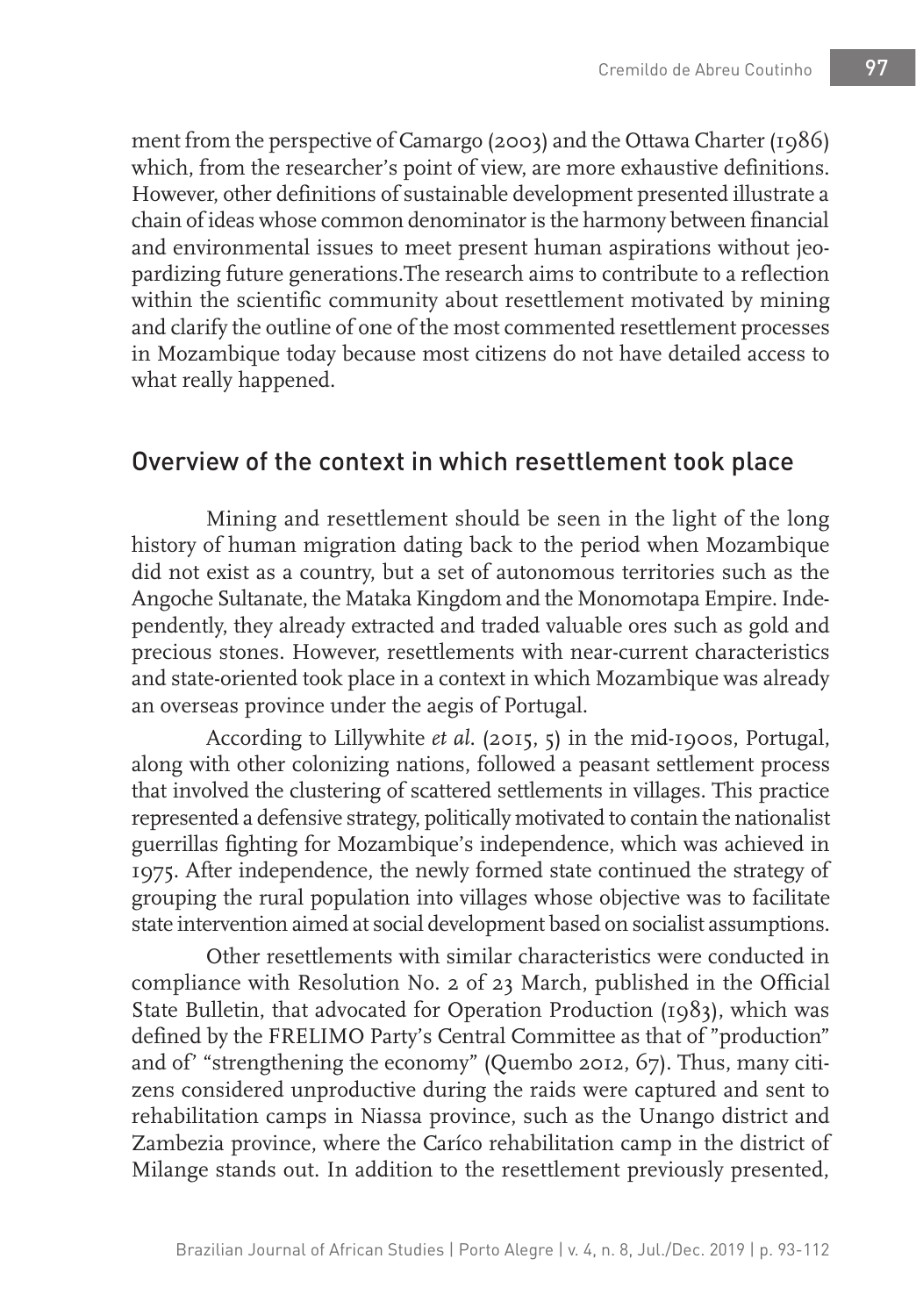there are other disaster-driven realities such as cyclic flooding in the basins of the Zambezi, Limpopo, and Licungo rivers, which obligates the Mozambican government to relocate populations to spaces considered safe.

Other contents that address the resettlement problem have already been developed by authors such as Carson (1989), The Federal District Government of Brasilia (2008), Selemane (2010), Gustavo (2008) whose essence is fundamentally economics-based and environmentalists, besides works such as those written by the Brazilian Ministry of the Environment (2006), The Ministry of National Integration of Brazil (2008), Pagliarini-Junior (2009), whose phenomenon is directed to infrastructural aspects. Departing from the economics-based, environmentalist, and infrastructural emphasis, the present research differs from the approaches above, in that the object focuses on the integration of resettlers, whose motivation was to achieve the extraction of coal. The research focused on the inherent aspect of socio-cultural framing and sustainable development.

With the huge global energy needs, both current and future, there is no prospect, even in the long run, of dispensing fossil fuels as the energy base of modern industrial society. One of these fossil fuels is coal, which, if all other sources of energy suddenly disappeared, could alone ensure 150 years of consumption, by the methods so far applied and existing world reserves (José and Sampaio 2011, 2). According to data from the International Energy Agency (2014), coal is the second most important source of electricity in the world, accounting for 30% of total production, and projects that the ore will maintain a similar position over the next 30 years.

Mozambique is one of the countries with the largest reserves of coal in the world. Therefore, there are several identified coal basins in different areas of the country, in the provinces of Tete, Niassa, Cabo Delgado, and Manica, some of which are currently being evaluated through research on more than 100 mining titles attributed to various identities (individuals and legal persons) (MEDIAFAX of 22 July 2010, 7). Therefore, in June 2007, the Mozambican Government signed a contract that grants a mining concession to Vale Moçambique, owned by giant Vale, former Vale do Rio Doce Company, a company of the Vale do Rio Doce Group founded in 1942 in Brazil (Selemane 2009, 21). This company is mining coal in the Moatize Carbon Basin in the central Tete province and has from 9 November 2009 to 28 April 2010 transferred more than 760 households (out of 1,313 registered) living in mineral coal production areas in the municipality of Vila de Moatize (Selemane, 2009).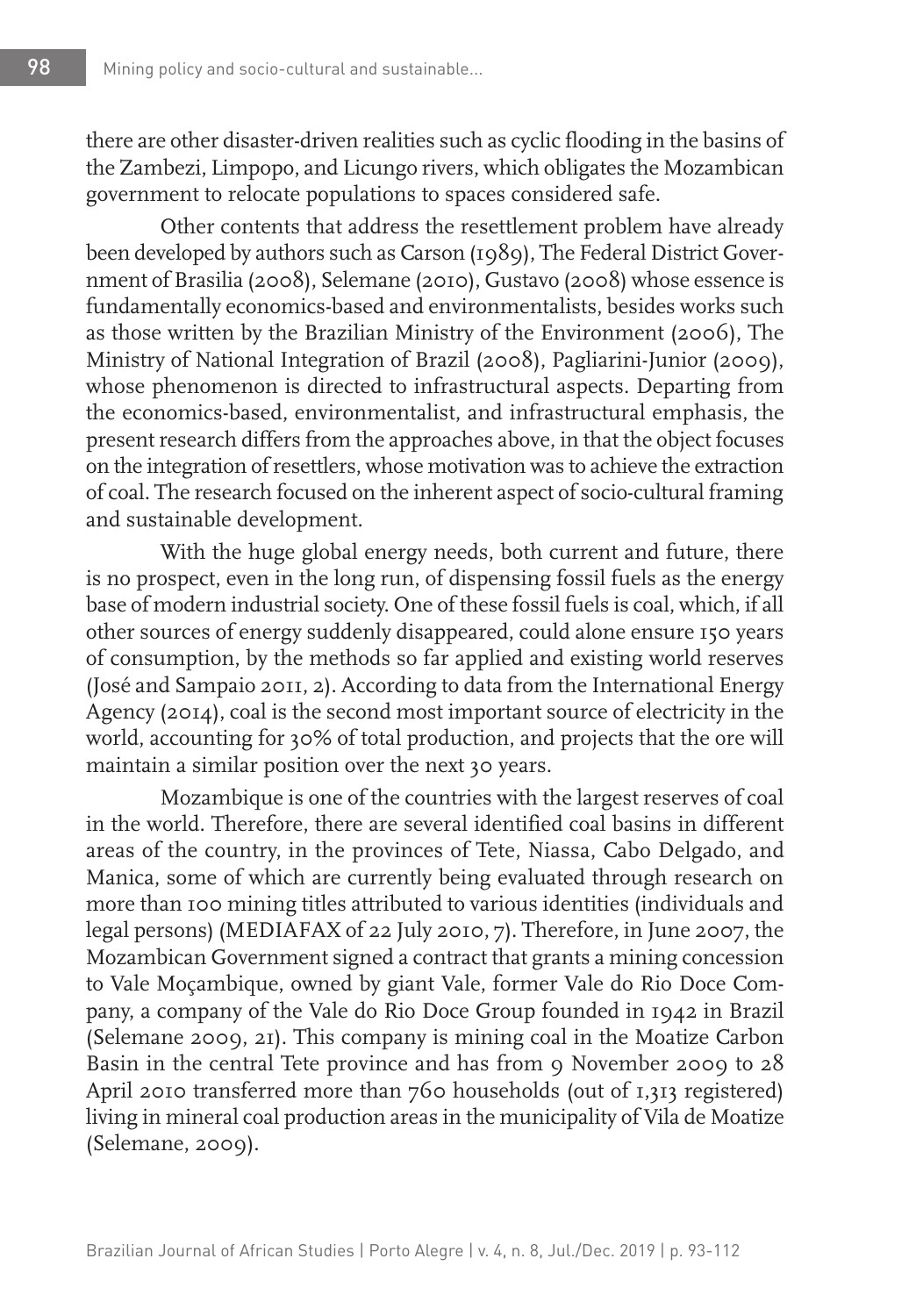In agreement with Mosca and Selemane (2011) and Fian (2010), communities identified as belonging to urban areas of the village were resettled in the "25 de Setembro" neighborhood. Most of the population living in rural communities, with a focus on residents of the communities of Mithethe, Malabwe, Yagombe, part of the Chipanga community, and Bagamoio neighborhood, were resettled in an area 45 km from the city of Tete (capital city) and about 30 km from the village of Moatize (in Cateme), in a region where Vale Moçambique was in charge of providing the basic conditions for the survival of these communities, with the construction of new housing, supply of one hectare of land per family for agricultural cultivation, construction of classrooms and health facilities, in addition to other infrastructure.

# Comparison of living conditions before and after resettlement

The appearance of the universe was accompanied by the existence of living beings and the human is no exception. In this process, changes in several aspects were observed in accordance with countless adversities which comprise structural and conjunctural aspects. Therefore, during specific periods of the history of mankind, and in consonance with the concrete goals and interests of men, changes are inevitable.

The resettlement process in Cateme brought with it some mutations in the daily lives of those affected, which in turn opened the way for an adaptive and integrative process which, of course, was not voluntary. Therefore, this reality arises as a result of the imposition of the agents that guided the resettlement process in the mentioned site. This reflection comes from the fact that most of the resettled informants in Cateme state that their daily lives are not the same, and several evidences illustrate this feeling, taking into account the answers that arose during the conversations. The first aspect is related to the quality of the land allocated for agricultural production, which they consider to be unsuitable for this activity, as they are arid compared to the fields they previously had, in addition to their size being of only one hectare for each family, regardless of the household size.

Aspects inherent in the distance between the Cateme Community and Moatize Village also deserve highlighting in this study. The resettled people stated that it is a long one and creates constraints. However, although the distance is considered long for the resettled, the investigator found that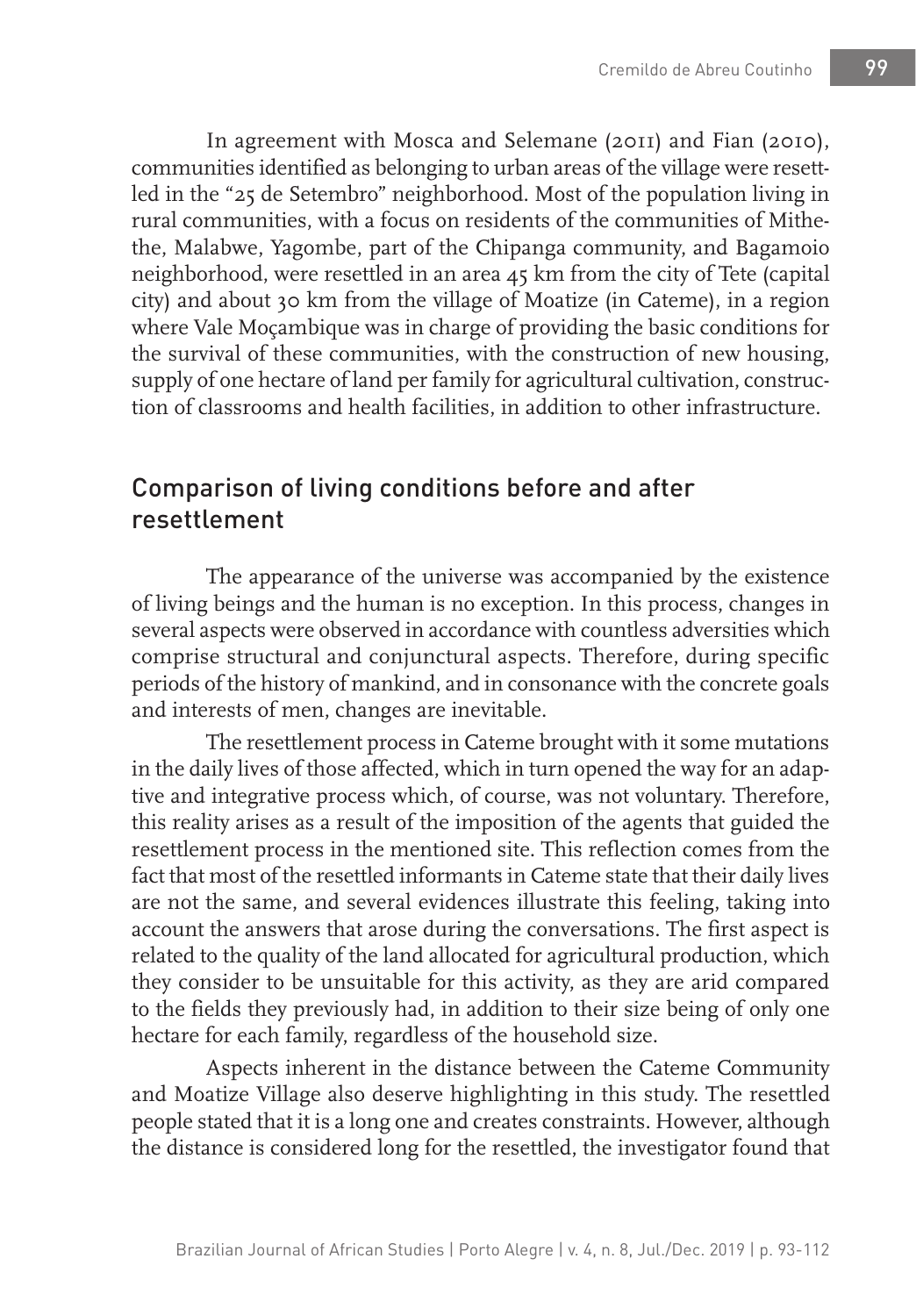the road separating the two sites is in good transitability and is tarred to the "community gate".

However, in the process of carrying out any action of the magnitude of involuntary resettlement, there is a need for administrative actions, beginning with the preparatory phase, in which feasible strategies for the efficient pursuit of activities and subsequent compliance with what is previously planned are outlined. Dahl (2001, 28) argues that in these actions democratic rules should be privileged, focusing on the effective participation of the actors involved in the process. Therefore, before a policy is adopted by the association, all members must have equal and effective opportunities to let other members know their views on what the policy should be.

It is in this context that before the resettlement began, there was room for negotiations between the mining company Vale Moçambique and the Government. Subsequently, the period for identifying the places for the transfer of affected citizens followed, and there is evidence that there were contacts between the actors already referenced and the populations affected by the process that led to the resettlement in Cateme.

Among several issues that were part of the negotiations, we should highlight some promises that were made to the resettled by Vale Moçambique, whose character needs analysis, especially by the resistance that the people showed in not wanting to leave the places where today coal is extracted and that were once spaces where they lived and owned their fields. This trend is illustrated in the following statement: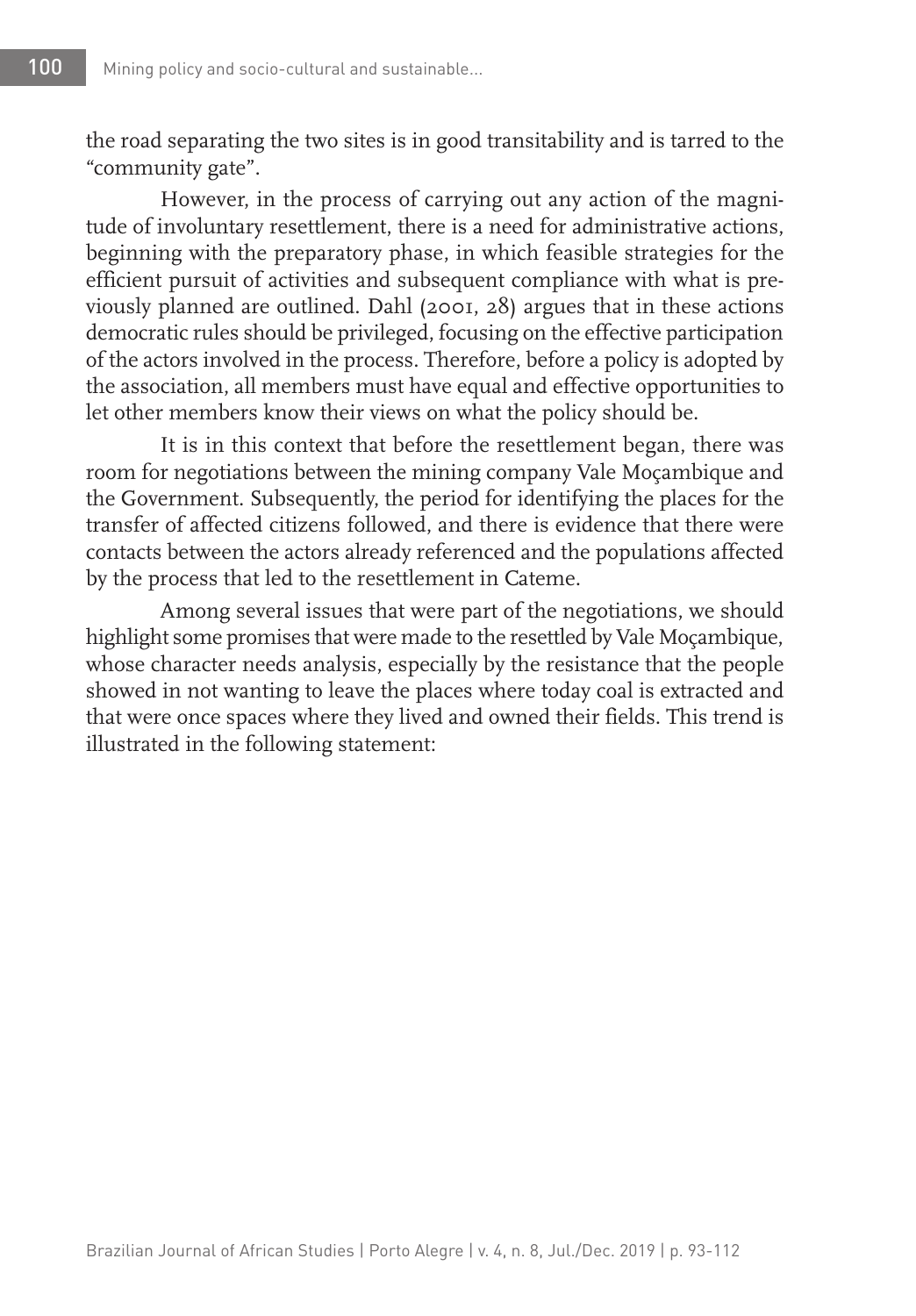We at first had refused. Then they promised that we would have all the conditions including employment and support. They also promised that they would organize resettlement projects. But what is happening now is that each one fights in his own way and if anyone succeeds, one works five or six months and the contracts come to an end. They promised to give us good houses, but these have cracks. The problem with these houses is that they have no consistent foundation (Resettled Citizen, 42 years old. Own translation)<sup>2</sup>.

Resettled citizens confirm that they were also promised that in the first five years they would be entitled to food, furniture, good houses, cattle, goats, and breeding pigeons, but most of what was said was nothing more than mere promises.

For cases of those that already have cattle and goats, they claim that they face grazing problems due to the aridity of the soil, which causes them to travel long distances to feed these animals. Therefore, it is a challenging reality and something that was not a routine in the places they were forced to abandon.

According to a representative of the resettled people, there is also a sensitive reality that has not been fulfilled and is related to the exhumation and transfer of the remains of loved ones buried in cemeteries from the places where they lived before to bring them closer to the resettled in order to appease the spirits. The most aggravating factor is that in these places there are currently intense coal mining activities which, in turn, make it difficult, and in some cases impossible, to locate the graves as they have been vandalized.

However, among the many pieces of information that show disappointment at the way they were and are being treated during the eight years of their stay in the Cateme resettlement center, there are some cases of people that are adapting better to this new reality, which is demonstrated in the content of this interview:

<sup>2 &</sup>quot;Nós, no princípio, tínhamos recusado. Depois prometeram que teríamos todas as condições incluindo emprego e apoio. Prometeram também que iriam organizar projetos para os reassentados. Mas o que está a acontecer agora é que cada um batalha a sua maneira e se alguém conseguir, trabalha-se cinco ou seis meses e os contratos chegam ao fim… Prometeram também atribuir-nos boas casas, porém estas casas continuam a apresentar rachas apesar de terem vindo reparar. O problema destas casas é que não tem fundação consistente (Cidadão reassentado, 42 anos de idade)."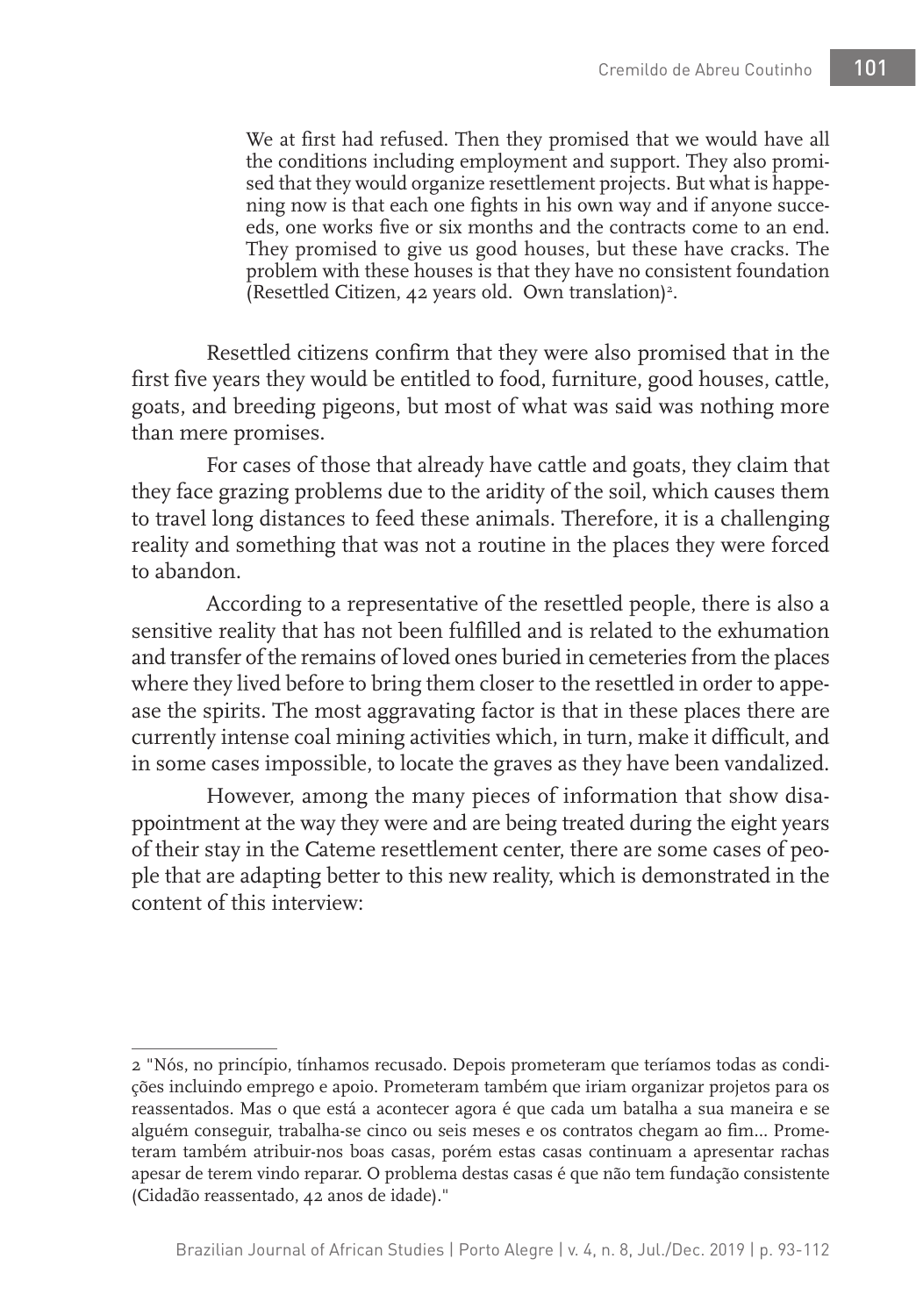For me life has improved a little compared to where I came from. They gave me a project and I am involved in chicken farming and I can have some satisfactory results. I am enjoying living here in Cateme because it was an imperative. But I liked Mithethe better than here because it was close to Moatize Village and there I had a profitable coal business (Resettled Citizen, 42 years old. Own translation)<sup>3</sup>.

In addition to the testimony presented, there are cases of resettled people who do not consider if life has improved or is on the same level or if it has worsened in relation to places of origin. They simply assume that it is a different context and what they have to do is conform to the new reality. However, given these speeches, it is noticeable that in practice something innovative has occurred, such as the existence of 24-hour electricity and sheetcovered houses, unlike where they left, where houses were made of grass and had no power.

Another aspect that appeals to communities affected by the resettlement process has to do with their neighborhoods. Incidentally, the existing neighborhoods in the Cateme Resettlement Center strictly follow the social fabric that existed in Mithethe, Malabwe, Yagombe, Chipanga, and Bagamoio. Therefore, for most of these citizens, those who were neighbors in the places of provenance, are also neighbors in Cateme. However, there are some specific cases where this reality does not coincide, but these facts occur for purely optional reasons.

# Integration of resettled considering political, cultural and sustainable aspects

After a thorough analysis of the conflicting aspects, taking into account the reality on the ground, for an efficient understanding of the phenomenon under study, it becomes peculiar to interpret the integration of the citizens affected by the resettlement, focusing on the policies adopted for the implementation of the process, socio-cultural and symbolic issues, beyond the sustainability of the resettled.

<sup>3 &</sup>quot;Para mim a vida melhorou um pouco em relação ao local donde vim. Deram-me um projeto e estou envolvido na criação de frango e consigo ter alguns resultados satisfatórios. Estou a gostar de viver cá em Cateme porque foi um imperativo. Porém gostava mais de Mithethe do que cá por ser perto da Vila de Moatize e lá fazia negócio de carvão que também era rentável (Cidadão reassentado, 42 anos de idade)."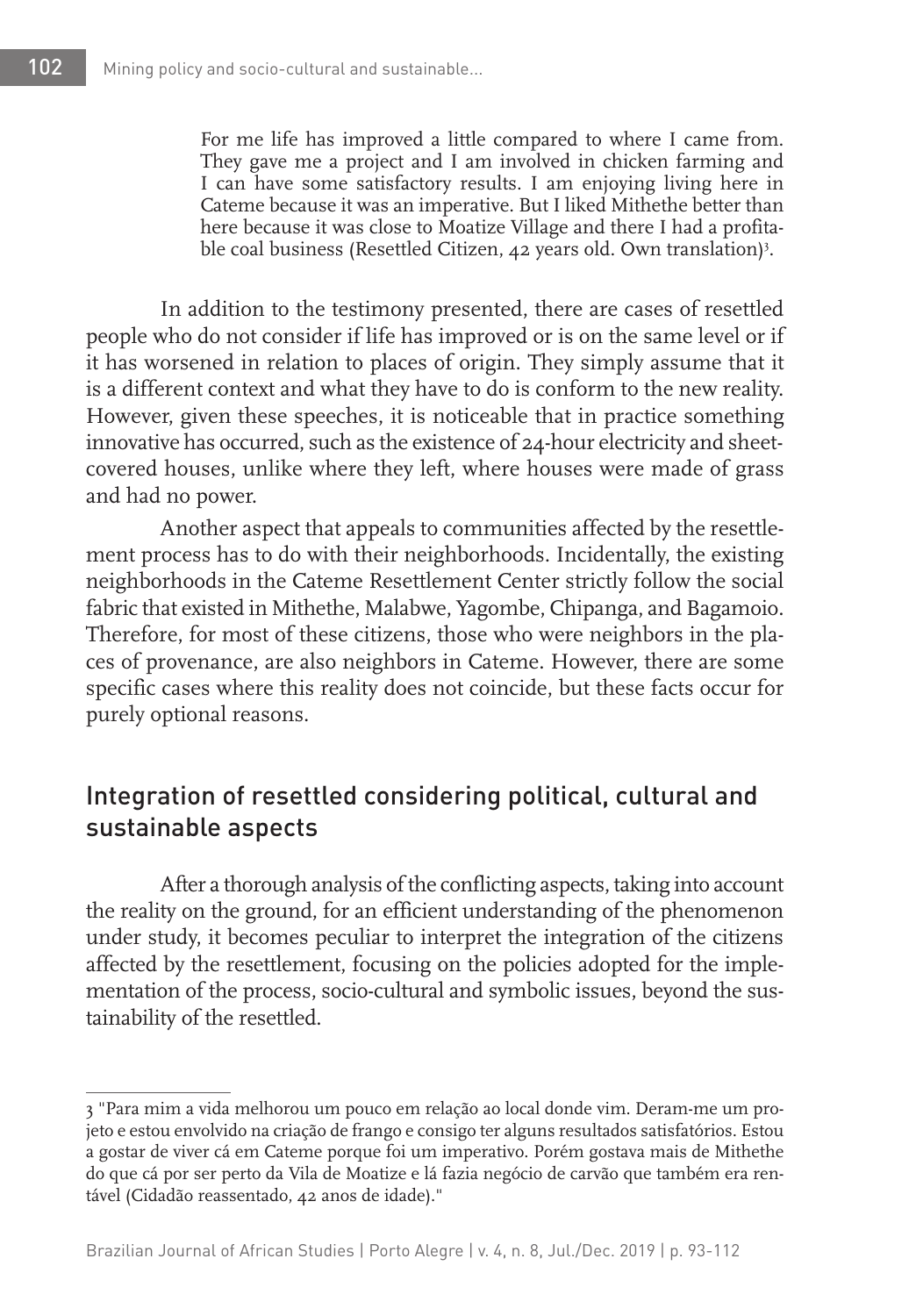In agreement with Aristotle *apud* Amorim (2011, 17), man is by nature a political animal and his nature is governed by the precepts of justice and law, and only then can he fully realize his essence and excellence. In addition to being political, man is simultaneously a cultural being, as he is imbued with a set of ethical-moral values that make sense in a specific social context and are passed on from generation to generation and through contact with other social patterns which, in turn, define everyday behavioral attitudes. However, Kluckhohn (1949) *apud* Geertz (1989, 4) argues that, in addition to culture being a mechanism for the normative regulation of behavior, it also emerges as a set of standardized guidelines for recurrent problems. The symbolic order arises to clarify the meanings that actors give to their own feelings and actions in light of what is socially standardized. Therefore, the confluence of political, cultural, and symbolic aspects are the pillars for understanding the essence of the resettlement integration in the Cateme community whose cause was the extraction, disposal, and commercialization of coal.

As far as political aspects are concerned, it should be noted that it is a reality that any human society in a specific space-time context feels confronted by problems and their resolutions. This factual dichotomy induces the researcher to the thought of Trotsky (1929), according to whom the essence of dialectic is linked to contradiction, and this leads us to conflict that, violently or not, leads us to solve problems. Also, to understand the problems it is peculiar to assume that human beings have convergent and conflicting interests that affect their daily lives and, consequently, decision-making tends to take the form of seeking cooperation with some generally adjusted solution and implicitly on the conflicting aspects (Sem 2010, 250).

In approaching the comparison of living conditions, the resistance shown by the affected citizens was evident, especially in not wanting to leave the places where they lived and practiced their daily activities. However, due to several persuasive meetings that were accompanied by promises and given the possible comparative advantages, they chose to give in. In this line, the political dictates, especially for their persuasive aspect, played a decisive role in this compromise. In fact, according to Couto (1996, 1), politics is the mediator of social relations and is the means by which the organization and maintenance of social order occurs. Therefore, it is through politics that the peaceful correlation between natural and legal persons, duly guided by laws and other normative codes, is ensured. In addition, it enables the human being – naturally a political and social being – to contribute to the improvement of the living conditions of the entire group in which they are inserted.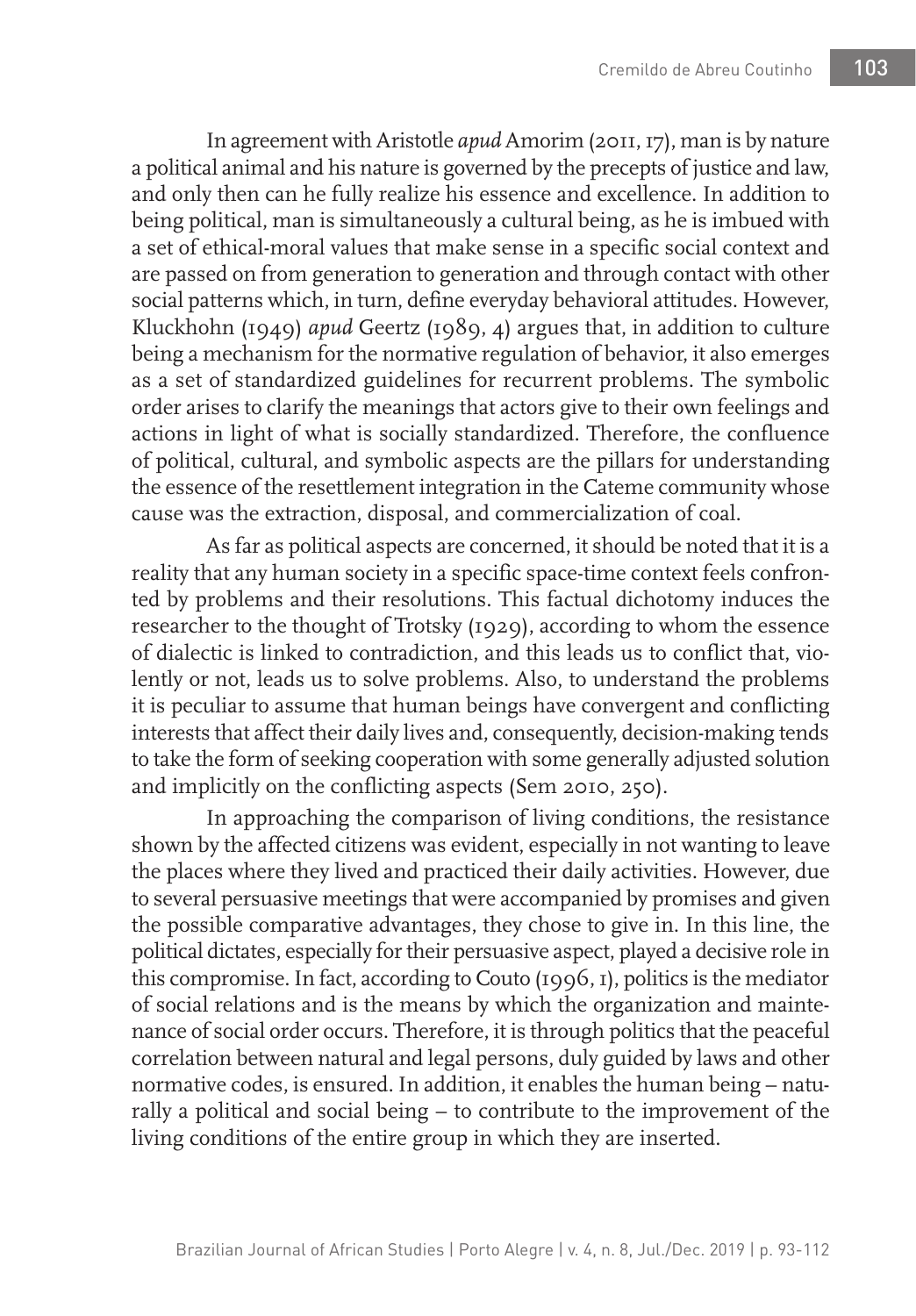However, the lack of political rigor, especially in the dichotomy of efficient political-legal guidelines, has become a fertile space for conflicts. In the specific case of the resettlement process in Cateme Community, the theory was imbued with various expectations and, in practice, not all expectations created in light of the promises were fulfilled, creating a feeling of discontent. In the face of these realities, it is necessary to recognize that any individual and/or community behavior that culminates in strike is because the individual or the community feels excluded or manipulated by the opposing party in view of the apprehension and reciprocity of interests.

In the resettlement process in Cateme, the mismatch between the promises that came with persuasive policies and the practice on the ground was decisive for the creation of a collective feeling of distrust. Similarly, in a context of deep distrust of citizens affected by resettlement *vis-à-vis* the agents who organized the process, with a focus on the non-fulfillment of promises, emotional saturation precipitated the occurrence of peaceful demonstrations and that, in some cases culminated in violence, such as the blockade of the railway line used for the flow of coal, forcing the temporary stoppage of Vale Moçambique's activities. In response, Vale Mozambique requested security from government bodies that, in response, sent the Rapid Intervention Force, which violently dispersed the protesters.

The other focus of analysis on the resettlement issue in Cateme relates to integration, taking into account cultural specificities. In fact, all animate living beings have specific characteristics that emerge as a *sine qua non* condition for defining their behavioral actions. In the specific case of the human being, besides acting on instinct, their conduct is fundamentally determined by a rationality imbued with culturally standardized ethical-moral values. Indeed, there are cultural aspects that have been taken into account, such as the farewell ceremonies of the ancestors where they were forced to leave and the purification ceremony for a good stay in Cateme.

However, despite the observance of the above-mentioned rituals, there are important issues that citizens directly affected by the resettlement have been promised but were not taken into account, such as the exhumation and transfer of the remains of their deceased ancestors and relatives to the Cateme Cemetery. Nowadays, these remains are in the places they were forced to leave, where there currently are intense activities of coal extraction.

Citizens directly affected by the resettlement assume that both the cemetery, as well as the ancestral spirits, are and should be treated as sacred. And, according to Geertz (1989, 92), everywhere the sacred contains in itself a sense of intrinsic obligation, it not only encourages devotion but demands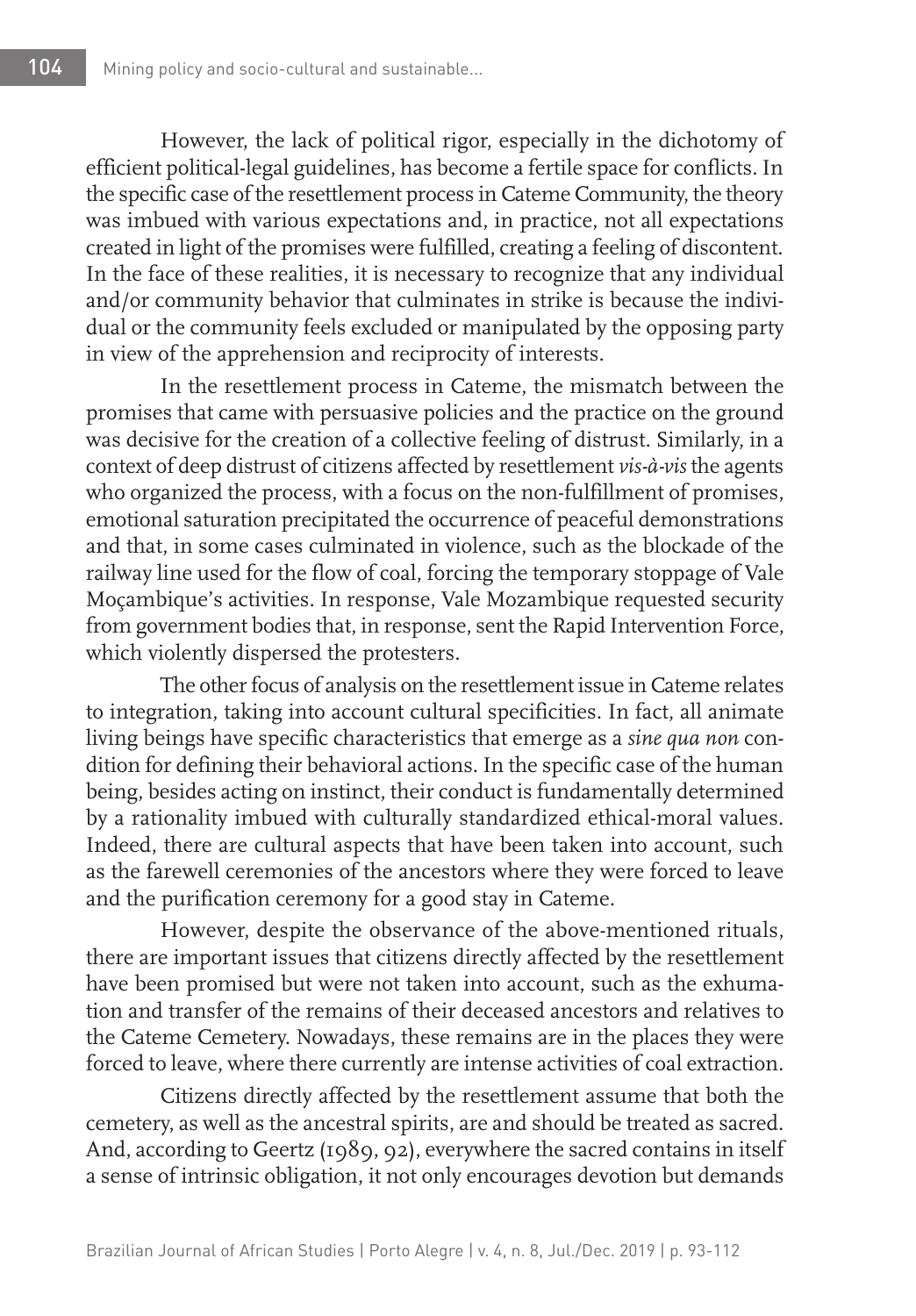it, and not only induces intellectual acceptance but reinforces emotional commitment. Sem (2010, 48) adds that an economic intervention without respect for cultural specificities can be harmful to a country, as it may lead to the elimination of its traditions and cultural heritage, and Silva (1963, 540) adds that this procedure weighs unfavorably on development. Concomitantly, given the data hitherto listed and taking into account the assumptions of Social Management theory from the perspective of Cansado *et al*. (2011), presented in detail in the introductory space, there are inconsistencies, especially in aspects related to transparency in dialogicity and lack of efficient inclusion in the decision-making process.

It is a fact that the resettlement of citizens in Cateme was motivated by economic issues by Vale Moçambique, as well as by the Mozambican government, hence the need to illustrate some data inherent to these aspects. In the macroeconomic context, Mozambique is one of the few African countries with prosperous tendencies and that contributes the most to development in the world (Instituto Humanitas Unisinos 2011, 4). After a decade with an average GDP growth of 7.5% in 2016, it slowed to 4.3% due to greater fiscal constraints, falling foreign direct investment and the Hidden Debt crisis<sup>4</sup>. However, there was an increase of around 5.5% in 2017, driven by exports from the extractive sector (Santos *et al*. 2017, 2). Yet, Castelo-Branco *apud* Courrier International (2015, 4) states that only 5% of profits generated by foreign direct investments are reinvested in Mozambique, while 95% of profits generated by mega projects, including Moatize coal, leave the country. However, the macroeconomic GDP indicators illustrated in numerical data are part of economic growth, which is not always synonymous with economic development, despite being one of the assumptions that can lead to sustainability. Given the percentage data illustrated, coal mining in the Moatize Coal Basin greatly benefits mega projects, in this case Vale Mozambique. In fact, it is the enormous benefits that make this company maximize its means of production and the routes to the alluded ore flow.

However, there is a disrespect for citizens forced to leave the places where they previously lived and where intense mining activities are currently taking place. For example, resettled people are unanimous in stating that where they formerly resided the lands were larger and arable for agriculture,

<sup>4</sup> US\$ 2 billion debt contracted by the Mozambican government without Parliament's approval on the pretext of ensuring the country's coastal surveillance and ship building and repair, with the creation of three public-private companies, namely: Proindicus, which would have as a function to ensure the coastal surveillance of the country; EMATUM would be a tuna fishing company; MAM (Mozambique Asset Management) (Business & Human Rights Resource Center, 2019).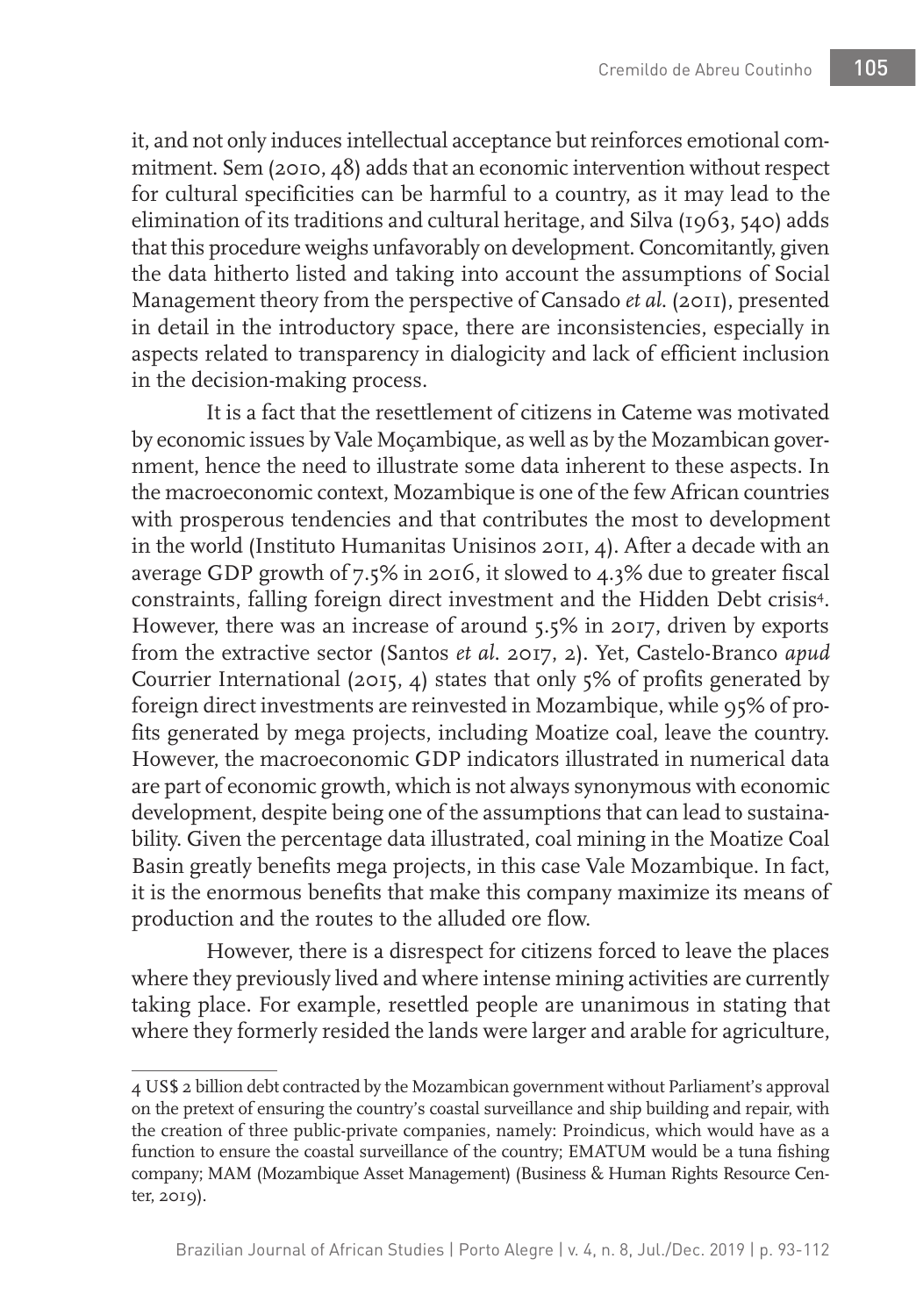however, in Cateme only one hectare of land was provided for each family and, as if it was not enough, most of them non-arable and stony. Also, the resettled citizens in Cateme had houses built according to their will in the places they were forced to leave, where the persuasion was that improved and concrete-based residences would be built. However, the reality on the ground proves that the houses were made without consistent foundations and, as a result, they have several cracks, which is a danger to the lives of these citizens. Thus, there is a clear violation of human rights, which in turn undermines emotional stability and its sustainability. When talking about sustainability, we refer to the added value of the production processes, both at national level and, especially, in the context where production occurs directly. Nonetheless, there is clear evidence of the contribution that mining has to GDP. But there is no clarity on the added value of the production process to communities that have been resettled as a result of the start of coal production by mega projects.

The discovery of natural resources focusing on coal has been interpreted as a promise of development. However, the expectations created by the discovery and subsequent exploitation of coal, the way interventions are made, rather than stabilizing the lives of those directly affected, have turned them into a nightmare, and most of the population in the context in which the ore exploitation occurs continues to live below the poverty line. These data are also confirmed by FAO *apud* Human Rights Watch (2013). In addition to the impoverishment of the population directly affected by the resettlement, Mosca and Selemane (2013, 26) add that the neighboring populations of the large projects suffer from environmental effects, especially black dust, due to the intense activity of coal mining, sharpening welfare losses.

Development is the ultimate goal that citizens aim for, and the sustainability of the intervention must be highlighted. When speaking of sustainability, one refers to the added value in terms of production processes, both nationally and above all in the context where production occurs directly. For the first case, there is clear evidence of the contribution that mining has to GDP and world development. However, there is no clarity on the added value of the production process for communities that have been resettled as a result of the start of coal production by mega projects and, in this particular case, the added value from Vale Moçambique.

The present study highlights an unsustainable development as it primarily benefits the shareholders of transnational corporations, who appropriate land, natural resources, nature, and destroy the lives of people, animals, and ecosystems in the name of "development" and profit, forcing the unfairly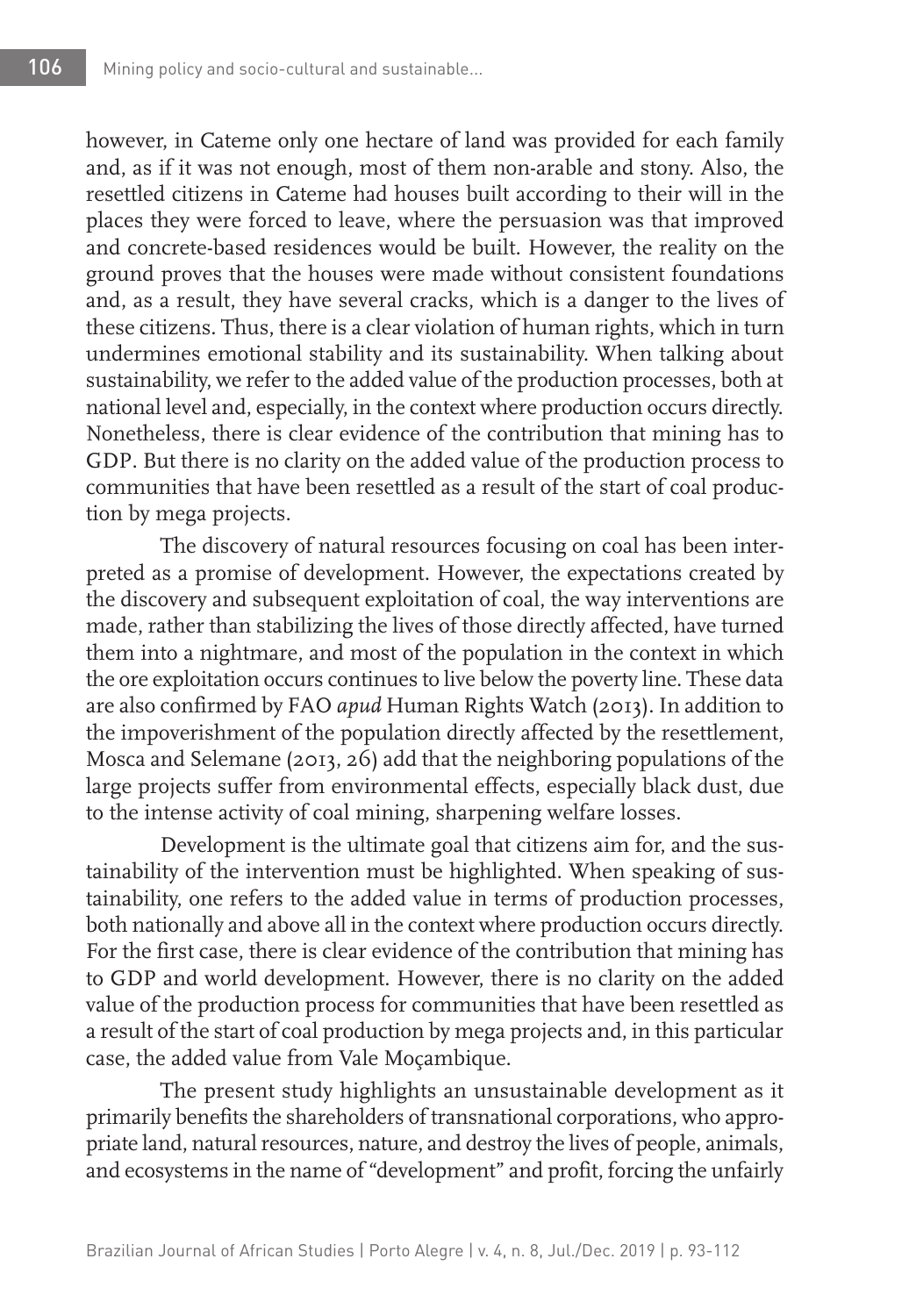resettlement of many communities without guaranteeing the channeling of compensatory benefits and reparations. Therefore, it is the savage capitalism in which, regardless of the means, what matters is the operationalization of what is planned, where the ultimate objectives are privileged, without looking at the means that lead to their achievement.

# **Conclusions**

After identifying the problem that guided the present analysis and before a work whose prologue was to assess the literature related to the theme, going through a field research that privileged a direct contact with the citizens affected by the resettlement and a subsequent thorough analysis of the the data collected, it was found that several factors, fundamentally exogenous, were the cause of the conflicts.

As for socio-cultural integration, it was found that some aspects were respected, which appeals to the resettled citizens in Cateme. However, there are other sensitive socio-cultural realities that have not been respected, such as the exhumation of the remains of their loved ones in places of provenance to close to the community where they currently live, in addition to the former cemeteries being where today there is intense activity of mineral extraction.

There was also a mismatch between the promises made by both Vale Moçambique and the government to resettled citizens, whose speeches tended towards the improvement of living conditions after resettlement and the consequent apparent and effective non-fulfillment of promises. The apparent non-compliance is because some information obtained by the resettled is not confirmed by Vale Moçambique, such as the amount and period of donation of food baskets. Also, issues inherent to the adaptation at the place of arrival weighed heavily on making some conflicting decisions.

In short, at the present time, mining, rather than leading to a sustainable and socio-cultural integration of resettled citizens who suffered directly in the process, was actually unfavorable for these communities. Therefore, the discovery of mineral resources, focusing on coal, although considered as a promise for development, has not yet seen the profits from the sale of this ore reflected in the improvement of the living conditions of the citizens directly affected and, more seriously, the lack of respect for some socio-cultural specificities that was found, which, in turn, contributes to a clear reality of unsustainable integration and development.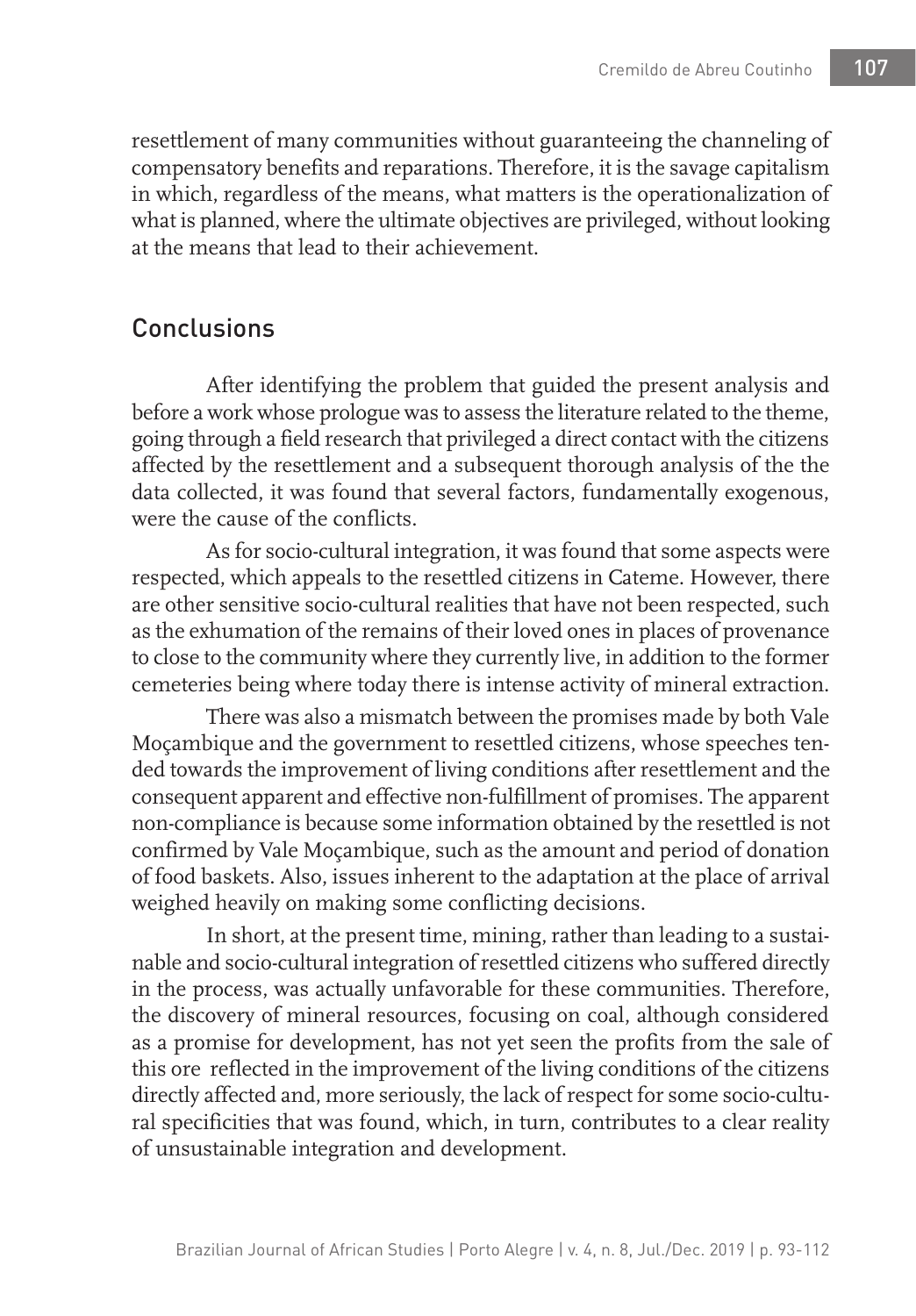### Recommendations

Among several aspects that need improvement, there is the need for active involvement of subjects who can later be resettled. This practice needs frank dialogue and presentation of concrete aspects whose conclusions must be agreed. Therefore, contracts concluded between multinational companies with the government of Mozambique must, ultimately, correspond to the wishes and needs of the government and, especially, to the spatial and sociocultural context of the directly affected population.

In order to avoid non-compliance with contractual clauses, it is up to the government to closely supervise and inspect what has been agreed, not only in matters relating to tax payments, but also in fulfilling its obligations towards resettled citizens. Coherent government intervention is unavoidable and can play a pivotal role in establishing an environment of trust within the community and it will gradually become the main protagonist of its own development. To this end, it is necessary to have a methodology based on a dynamic and creative combination of action and reflection, practice and theory.

It is known what the exploitation of mineral coal was the cause that pushed for the resettlement of the populations to Cateme, and this ore is a finite resource in the medium term.. Facing this situation, it is the duty of the actors directly involved in the processes of resettlement and mineral extraction to research and present alternative and sustainable actions in the present, with medium and long term results.

#### References

Amorim, A., Sobre a lei em Aristóteles, São Carlos, UFSCar, 2011.

- Beyhaut, G. Dimensão cultural da integração na América Latina, Estudos Avançados, IEAUSP, 1994.
- Bosi, A., Dialética da colonização, São Paulo, Companhia das Letras, 1996.
- Bourdieu, Pierre. A economia das trocas simbólicas. São Paulo, Perspectiva, 1974
- Business & Human Rights Resource Centre, Moçambique: 'Dívidas Ocultas' envolvem criação de empresas público-privadas que fariam vigilância costeira e empréstimos com bancos estrangeiros, mas empresas não operaram. 2019.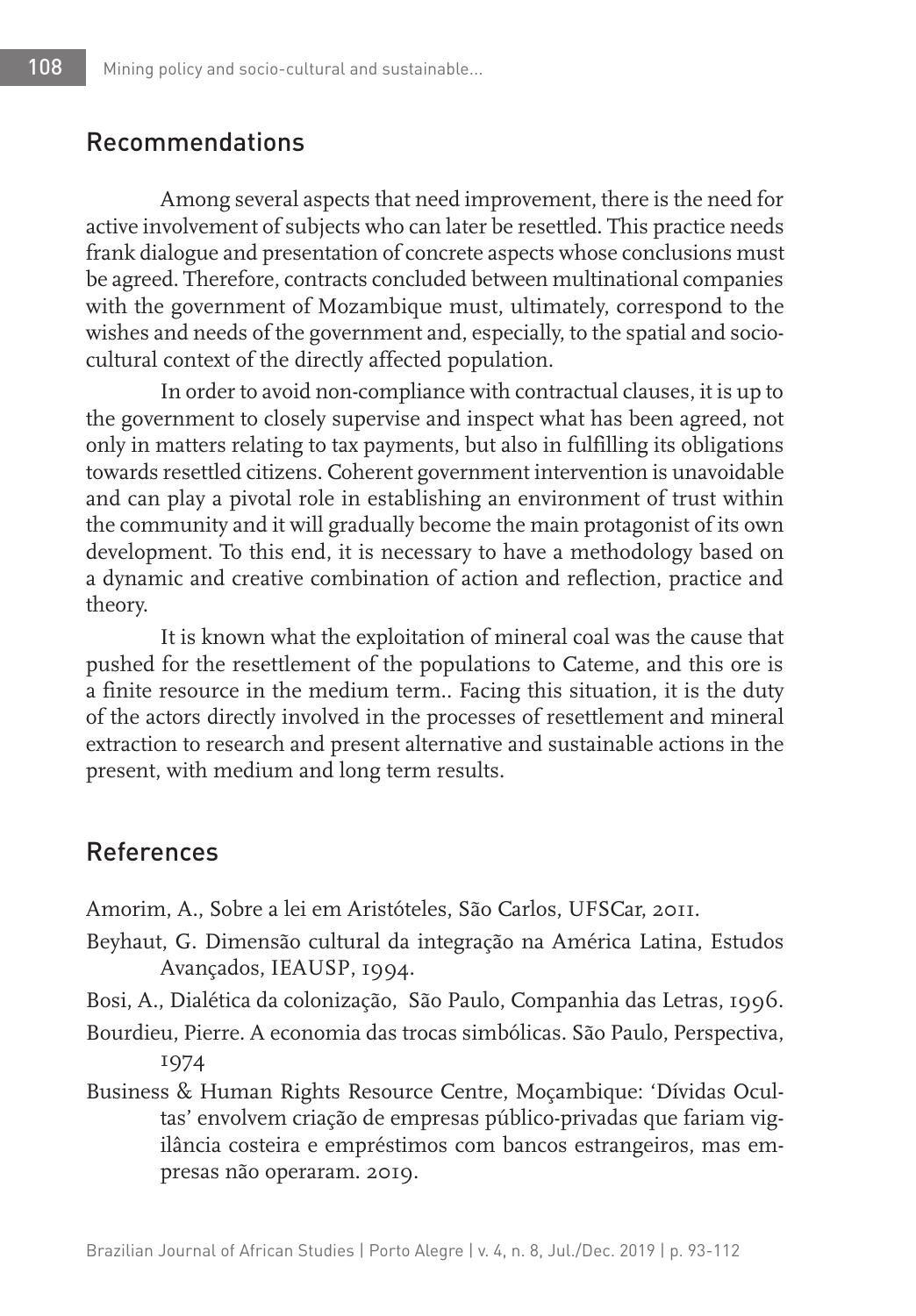- Cansado, *et al*. "Gestão Social: Reflexões teóricas e conceituais" Fundação Getúlio Vargas, Escola Superior de Administração Pública e de empresas, Botafogo, Brasil, 2011.
- Camargo, A. Sustentabilidade entraves globais e reflexões. In: Desenvolvimento sustentável – dimensões e desafios. Campinas: Papirus, 2003.
- Carta de Ottawa. Primeira Conferência Internacional sobre a Promoção da Saúde, Ottawa,1986. Available on <www.opas.org.br>.
- Carson, R., Contingent valuation: A user's guide. Environmental, Science and Technology, Columbia, Columbia University, 1989.
- Cavalcanti, C. (org.). Desenvolvimento e Natureza: estudos Estudos para uma sociedade sustentável, São Paulo, Cortez , 2003.
- Chiavenato, I., Introdução à teoria geral da administração: Uma visão abrangente das organizações, 7ffi edição, Elsevier, Rio de Janeiro: 2003.
- Courrier Internacional, Moatize, a maldição do carvão, moz african view, edição 214. in: diário angolano. Available on: http://diarioangolano. com/index.php/internacional/8571-moatize-a-maldicao-do-carvao.
- Couto, G., Qual a importância da política? 3ffl, Concurso de Redação Cód. EJESC 306 3 ESCOLA PARTICULAR FAIXA ETÁRIA, Série Colégio da Lagoa Florianópolis/SC 25/01/1996. Available on: http:// www.tre-sc.jus.br/site/resenha-eleitoral/n-2-juldez-2012/campanha-votar-e-massa/redaca.
- Dahal, R., Sobre a democracia, Editora Universidade de Brasília, Brasília,2001.
- Decreto n.ffl 31/2012, de 8 de agosto que regulamento de reassentamento resultante de actividades econômicas.
- Fian. Desenvolvimento, para quem? Impacto dos projetos de desenvolvimento sobre os direitos sociais da população rural moçambicana. Heidelberg: FIAN International, 2010.
- Fischer, D. & Melo, P., "Programa de desenvolvimento e gestão social: uma construção coletiva" In: Fischer, T. *et al*, Gestão do desenvolvimento territorial e residência social: casos para ensino, Salvador, EDUFBA, CIAGS/UFBA, 2006.
- Freire, P. Pedagogia do oprimido. 17. ed., Paz e Terra, São Paulo, 1987.
	- ., Ação cultural para a liberdade e outros escritos, 9. ed. Rio de Janeiro, Paz e Terra, 2001.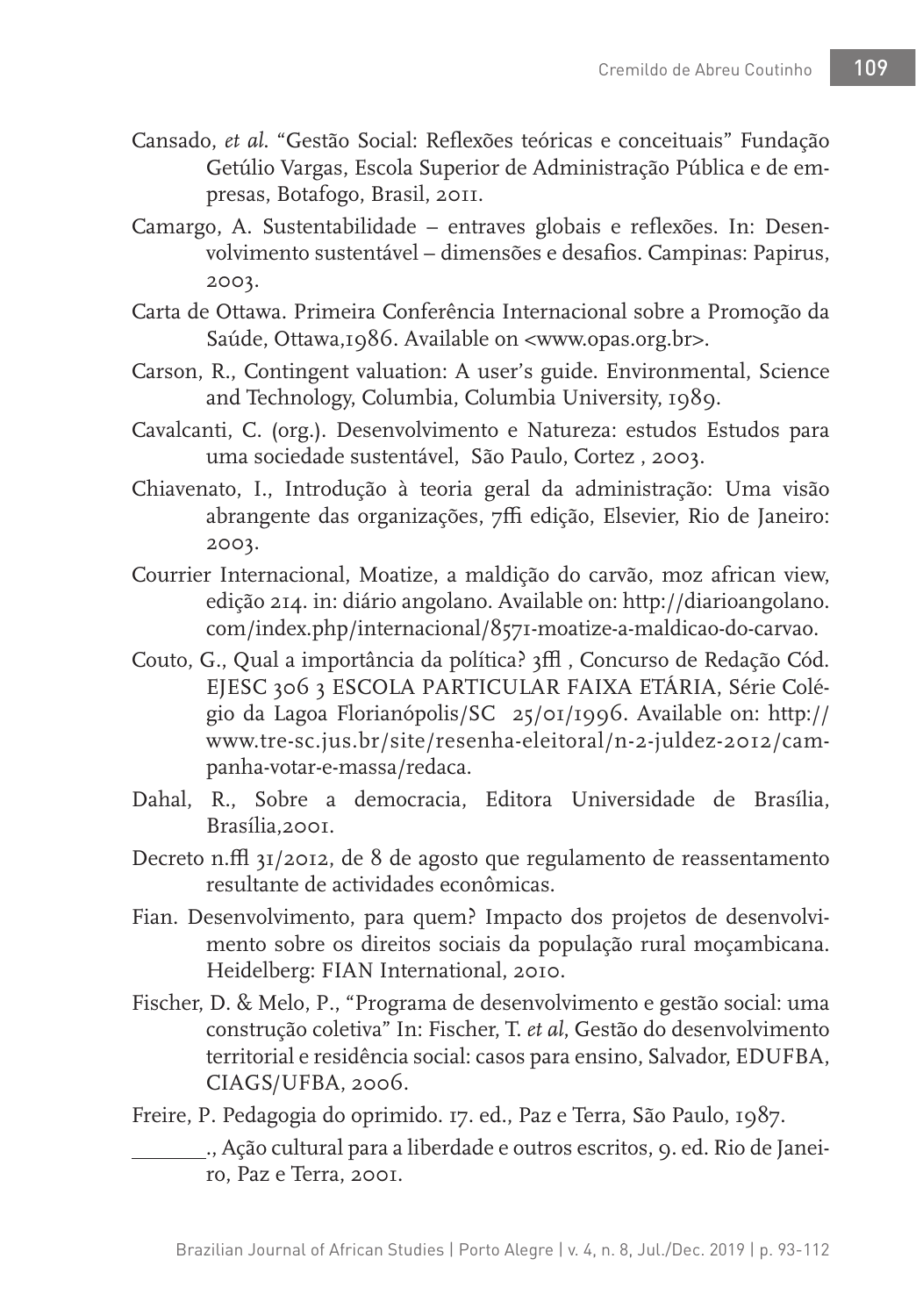., Pedagogia da autonomia: saberes necessários à prática educativa. 29. ed. São Paulo, Paz e Terra, 1996

- Governo do Distrito Federal de Brasília, Brasília sustentável: Projeto integrado vila estrutural-Pive, Brasília, Editora Vozes, 2008.
- Geertz, C., A interpretação das culturas, LTC Livros Técnicos e Científicos Editora S.A. Rio de Janeiro, 1989
- Gustavo, L., O reassentamento como promotor de Capital Social em políticas públicas Urbanas, Tese apresentada à faculdade de Arquitetura e Urbanismo da Universidade de São Paulo, para a obtenção de grau de Doutor, 2008.
- Human Rights Watch, "O que é uma Casa sem Comida?" O Boom da Mineração em Moçambique e o Reassentamento, New York,ISBN: 978- 1-6231-30152, 2013.
- International Energy Agency. World Energy Outlook. International Energy Agency. Paris, 2014.
- José, D. S. & Sampaio, C. H., 2011. Estado da arte da mineração em Moçambique: Caso carvão de Moatize, Tete. Universidade Federal do Rio Grande do Sul-RS, Brasil.
- Laraia, R., Cultura: um conceito antropológico, 14ffi edição, Rio de Janeiro, Zahar, 2001.
- Leite, Denise e MOROSINI, Marilia Costa (Org.). Universidade e Integração no Mercosul. Porto Alegre: Editora da Universidade/UFRGS, 1992.
- Lillywithe S., at al, Mineração,reassentamento e meios de vida perdidos Ouvindo as vozes das comunidades reassentadas em Mualadzi, Moçambique, Oxfam, Maputo, 2015
- Mediafax. Recursos minerais em Moçambique. "Temos ainda por explorar". Quinta feira, 22 de Julho de 2010, Maputo, Moçambique.
- Ministério de Integração Nacional do Brasil. Programa de reassentamento das populações, Projecto São Francisco, Água a quem tem sede, São Francisco, 2008.
- Ministério do Meio Ambiente (MMA). Controle Social e Licenciamento Ambiental,FBOMS/MMA.,BRASIL, 2006.
- Mosca, J & Selemane, T, El doutado tete, ciedema, CIP, Maputo 2011.
- Mosca, J. & Selemane, T. Grandes Projectos e Segurança Alimentar em Moçambique Maputo, 2013. Available on: https://cesa.rc.iseg.ulisboa.pt/files/Comunicacoes/JMosca2.pdf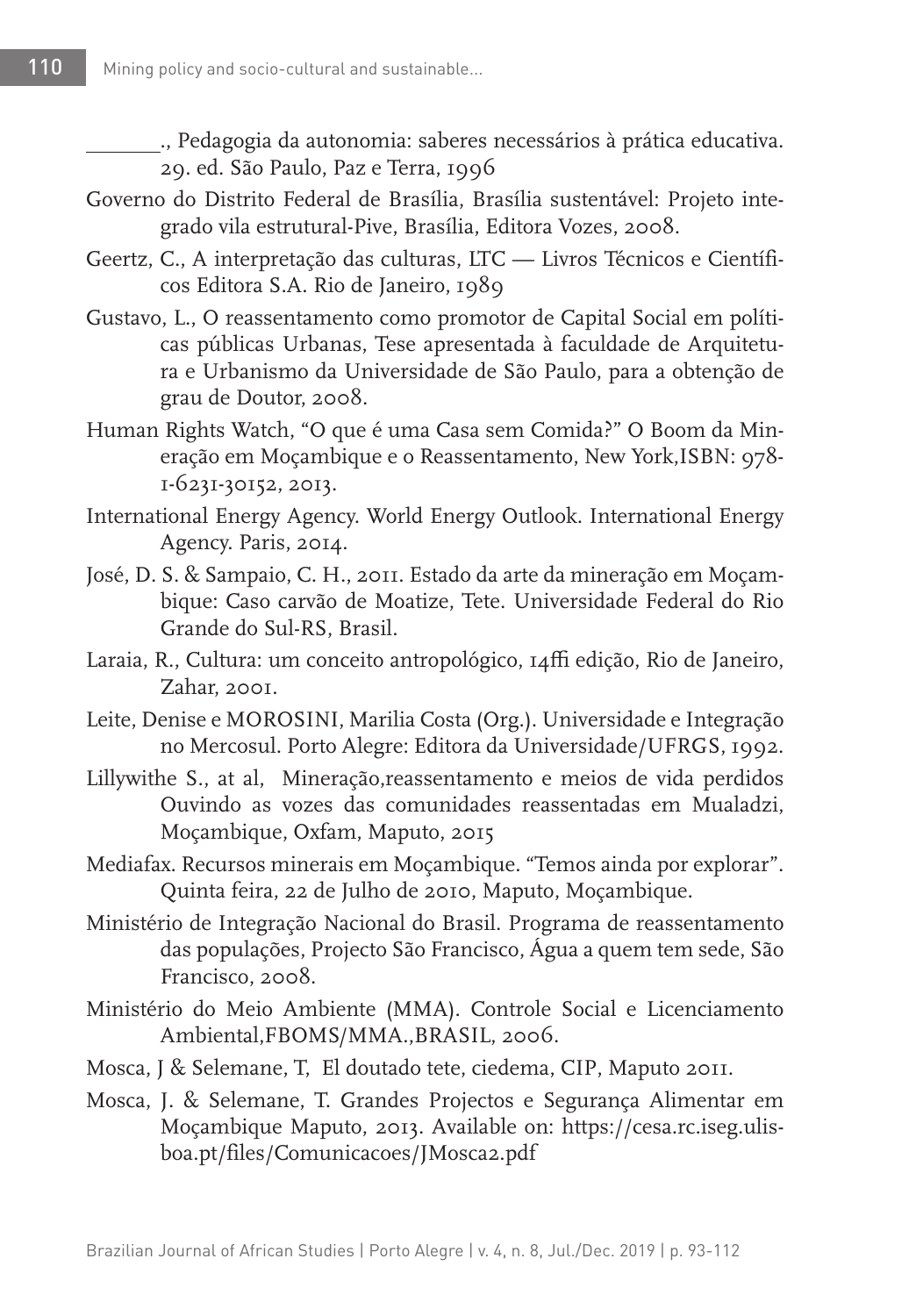- Quembo, C., "O poder do poder: Operação Produção (1983) e a produção dos 'improdutivos' urbanos no Moçambique pós-colonial" In: Cadernos de História de Moçambique, 1, Departamento de História-UEM, Mapúto, 2012, pp. 65-81
- Instituto Humanitas UNISINOS, Moçambique: "o menino bonito" da vale. entrevista especial com jeremias vunjanhe 2011. Available on: http:// www.ihu.unisinos.br/entrevistas/500479-mocambique-o-menino-bonito-da-vale-entrevista-especial-com-jeremias-vunjanhe
- Pagliarini-Junior, Reconstruindo territórios e identidades: O processo de inserção dos moradores do Reassentamento São Francisco de Assis nas cidades de Corbélia e Cascavel – Paraná, São francisco, Gravita Publicações, 2009.
- Pires, R., "Uma teoria dos processos de integração" in: Sociologia Problemas práticos, no 30, São Paulo, ISCTE, 1999.
- Santos, *et al.*, Moçambique, 2017. Available on: https://www. oecd-ilibrary.org/docserver/9789264278707-47-pt.pdf ?expires=1570038716&id=id&accname=guest&checksum=3DAB-34899967F62B5B56E670C10E84D7
- Scharf, Regina. Manual de Negócios Sustentáveis. São Paulo, Amigos da Terra, 2004.
- Selemane, T. Alguns desafios na indústria extractiva em Moçambique, CIP, Maputo, 2009.
- Sem, A., Desenvolvimento como Liberdade, Companhia de Letras, São Paulo, 2010.
- Silva, M., Fases de um processo de Desenvolvimento Comunitário, 1963. Available on: http://analisesocial.ics.ul.pt/%3Fpage\_id%3D7.
- Stallivieri, L. A RELAÇÃO CULTURAL COMO FATOR DE INTEGRAÇÃO, Available on: https://www.ucs.br/site/midia/arquivos/relacao\_cultural.pdf.
- Tenório, F., Tem razão a administração?, Ijuí,: Editora da UnIjuí, 2008a.

. Um espectro ronda o terceiro setor, o espectro do mercado, 3a Edição Ijuí: Editora da Unijuí, 2008b.

- Trotsky, L., The Permanent Revolution, Publisher Proposal Editorial, New York, 1929.
- Vale Moçambique, *Position Paper*  sobre os reassentamentos em Moçambique (2013).